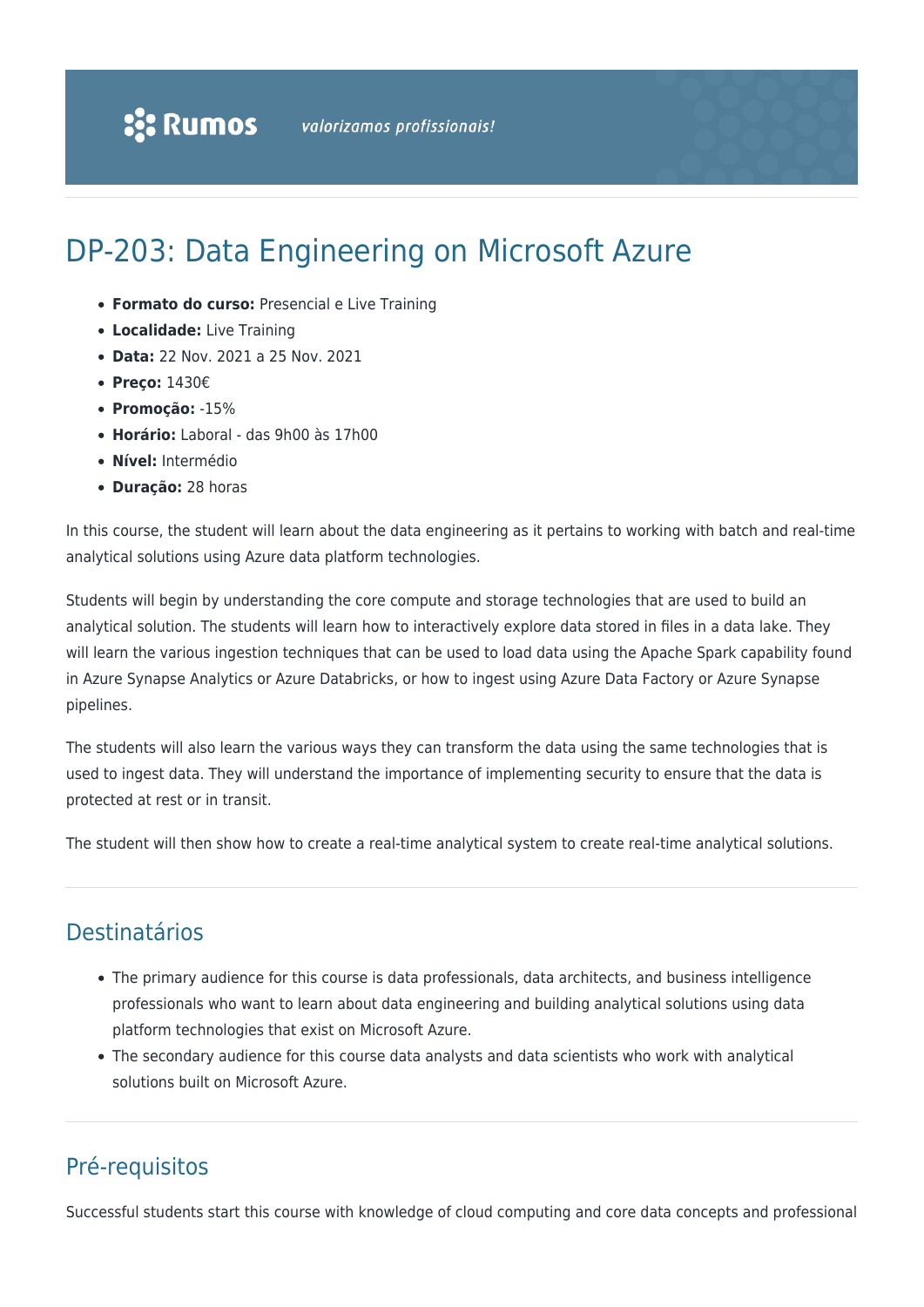experience with data solutions. Specifically completing:

- [AZ-900 Azure Fundamentals](https://www.rumos.pt/?p=29606)
- [DP-900 Microsoft Azure Data Fundamentals](https://www.rumos.pt/?p=41534)

# **Objectivos**

Students will gain the skills to:

- Explore compute and storage options for data engineering workloads in Azure
- Run interactive queries using serverless SQL pools
- Perform data Exploration and Transformation in Azure Databricks
- Explore, transform, and load data into the Data Warehouse using Apache Spark
- Ingest and load Data into the Data Warehouse
- Transform Data with Azure Data Factory or Azure Synapse Pipelines
- Integrate Data from Notebooks with Azure Data Factory or Azure Synapse Pipelines
- Support Hybrid Transactional Analytical Processing (HTAP) with Azure Synapse Link
- Perform end-to-end security with Azure Synapse Analytics
- Perform real-time Stream Processing with Stream Analytics
- Create a Stream Processing Solution with Event Hubs and Azure Databricks

# Programa

#### **Explore compute and storage options for data engineering workloads**

This module provides an overview of the Azure compute and storage technology options that are available to data engineers building analytical workloads. This module teaches ways to structure the data lake, and to optimize the files for exploration, streaming, and batch workloads. The student will learn how to organize the data lake into levels of data refinement as they transform files through batch and stream processing. Then they will learn how to create indexes on their datasets, such as CSV, JSON, and Parquet files, and use them for potential query and workload acceleration.

#### Lessons

- Introduction to Azure Synapse Analytics
- Describe Azure Databricks
- Introduction to Azure Data Lake storage
- Describe Delta Lake architecture
- Work with data streams by using Azure Stream Analytics
- Lab : Explore compute and storage options for data engineering workloads
	- Combine streaming and batch processing with a single pipeline
	- Organize the data lake into levels of file transformation
	- Index data lake storage for query and workload acceleration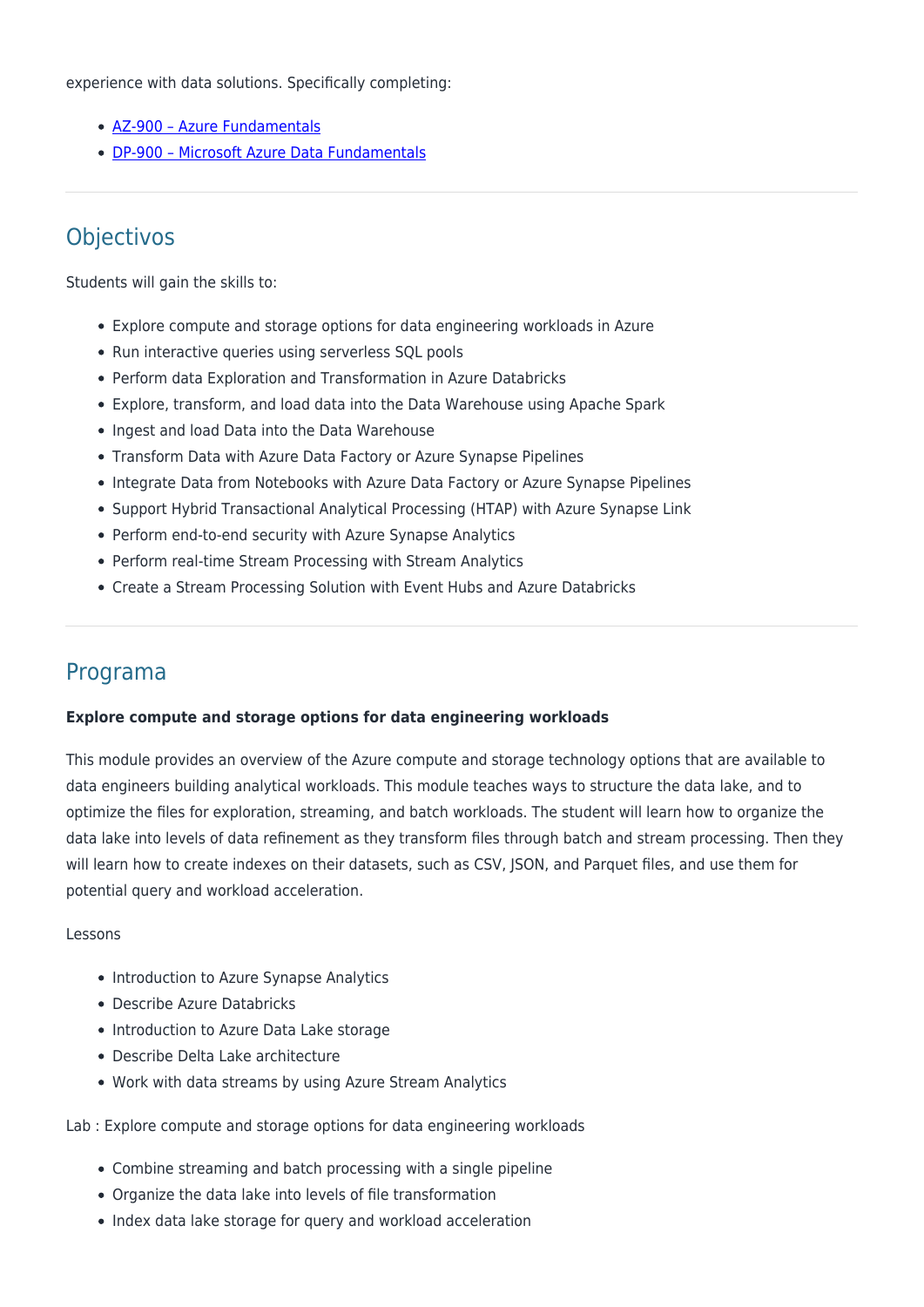# **Run interactive queries using Azure Synapse Analytics serverless SQL pools**

In this module, students will learn how to work with files stored in the data lake and external file sources, through T-SQL statements executed by a serverless SQL pool in Azure Synapse Analytics. Students will query Parquet files stored in a data lake, as well as CSV files stored in an external data store. Next, they will create Azure Active Directory security groups and enforce access to files in the data lake through Role-Based Access Control (RBAC) and Access Control Lists (ACLs).

# Lessons

- Explore Azure Synapse serverless SQL pools capabilities
- Query data in the lake using Azure Synapse serverless SQL pools
- Create metadata objects in Azure Synapse serverless SQL pools
- Secure data and manage users in Azure Synapse serverless SQL pools

Lab : Run interactive queries using serverless SQL pools

- Query Parquet data with serverless SQL pools
- Create external tables for Parquet and CSV files
- Create views with serverless SQL pools
- Secure access to data in a data lake when using serverless SQL pools
- Configure data lake security using Role-Based Access Control (RBAC) and Access Control List

## **Data exploration and transformation in Azure Databricks**

This module teaches how to use various Apache Spark DataFrame methods to explore and transform data in Azure Databricks. The student will learn how to perform standard DataFrame methods to explore and transform data. They will also learn how to perform more advanced tasks, such as removing duplicate data, manipulate date/time values, rename columns, and aggregate data.

## Lessons

- Describe Azure Databricks
- Read and write data in Azure Databricks
- Work with DataFrames in Azure Databricks
- Work with DataFrames advanced methods in Azure Databricks

Lab : Data Exploration and Transformation in Azure Databricks

- Use DataFrames in Azure Databricks to explore and filter data
- Cache a DataFrame for faster subsequent queries
- Remove duplicate data
- Manipulate date/time values
- Remove and rename DataFrame columns
- Aggregate data stored in a DataFrame

## **Explore, transform, and load data into the Data Warehouse using Apache Spark**

This module teaches how to explore data stored in a data lake, transform the data, and load data into a relational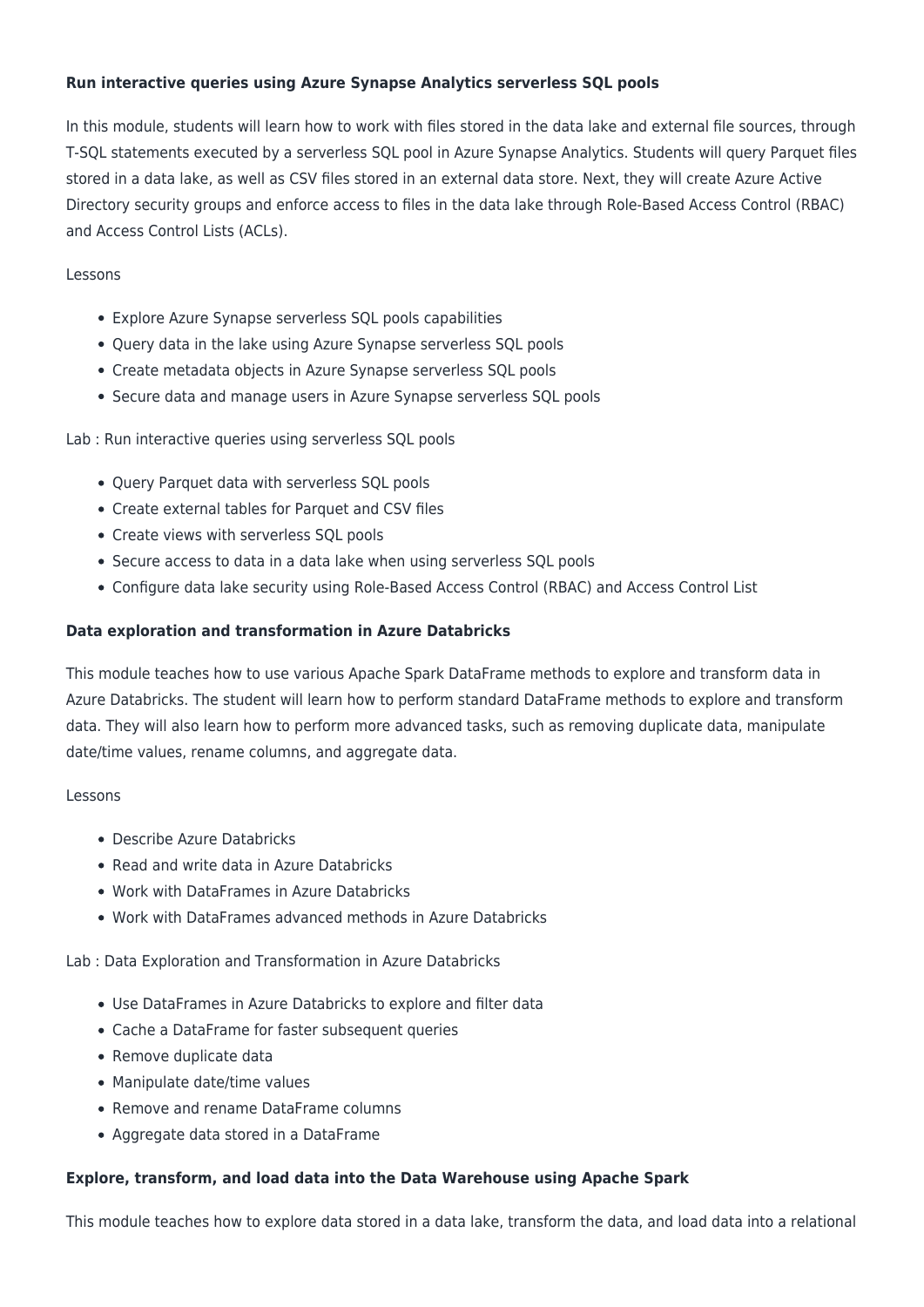data store. The student will explore Parquet and JSON files and use techniques to query and transform JSON files with hierarchical structures. Then the student will use Apache Spark to load data into the data warehouse and join Parquet data in the data lake with data in the dedicated SQL pool.

# Lessons

- Understand big data engineering with Apache Spark in Azure Synapse Analytics
- Ingest data with Apache Spark notebooks in Azure Synapse Analytics
- Transform data with DataFrames in Apache Spark Pools in Azure Synapse Analytics
- Integrate SQL and Apache Spark pools in Azure Synapse Analytics

Lab : Explore, transform, and load data into the Data Warehouse using Apache Spark

- Perform Data Exploration in Synapse Studio
- Ingest data with Spark notebooks in Azure Synapse Analytics
- Transform data with DataFrames in Spark pools in Azure Synapse Analytics
- Integrate SQL and Spark pools in Azure Synapse Analytics

## **Ingest and load data into the data warehouse**

This module teaches students how to ingest data into the data warehouse through T-SQL scripts and Synapse Analytics integration pipelines. The student will learn how to load data into Synapse dedicated SQL pools with PolyBase and COPY using T-SQL. The student will also learn how to use workload management along with a Copy activity in a Azure Synapse pipeline for petabyte-scale data ingestion.

## Lessons

- Use data loading best practices in Azure Synapse Analytics
- Petabyte-scale ingestion with Azure Data Factory

Lab : Ingest and load Data into the Data Warehouse

- Perform petabyte-scale ingestion with Azure Synapse Pipelines
- Import data with PolyBase and COPY using T-SQL
- Use data loading best practices in Azure Synapse Analytics

## **Transform data with Azure Data Factory or Azure Synapse Pipelines**

This module teaches students how to build data integration pipelines to ingest from multiple data sources, transform data using mapping data flows, and perform data movement into one or more data sinks.

## Lessons

- Data integration with Azure Data Factory or Azure Synapse Pipelines
- Code-free transformation at scale with Azure Data Factory or Azure Synapse Pipelines

## Lab : Transform Data with Azure Data Factory or Azure Synapse Pipelines

- Execute code-free transformations at scale with Azure Synapse Pipelines
- Create data pipeline to import poorly formatted CSV files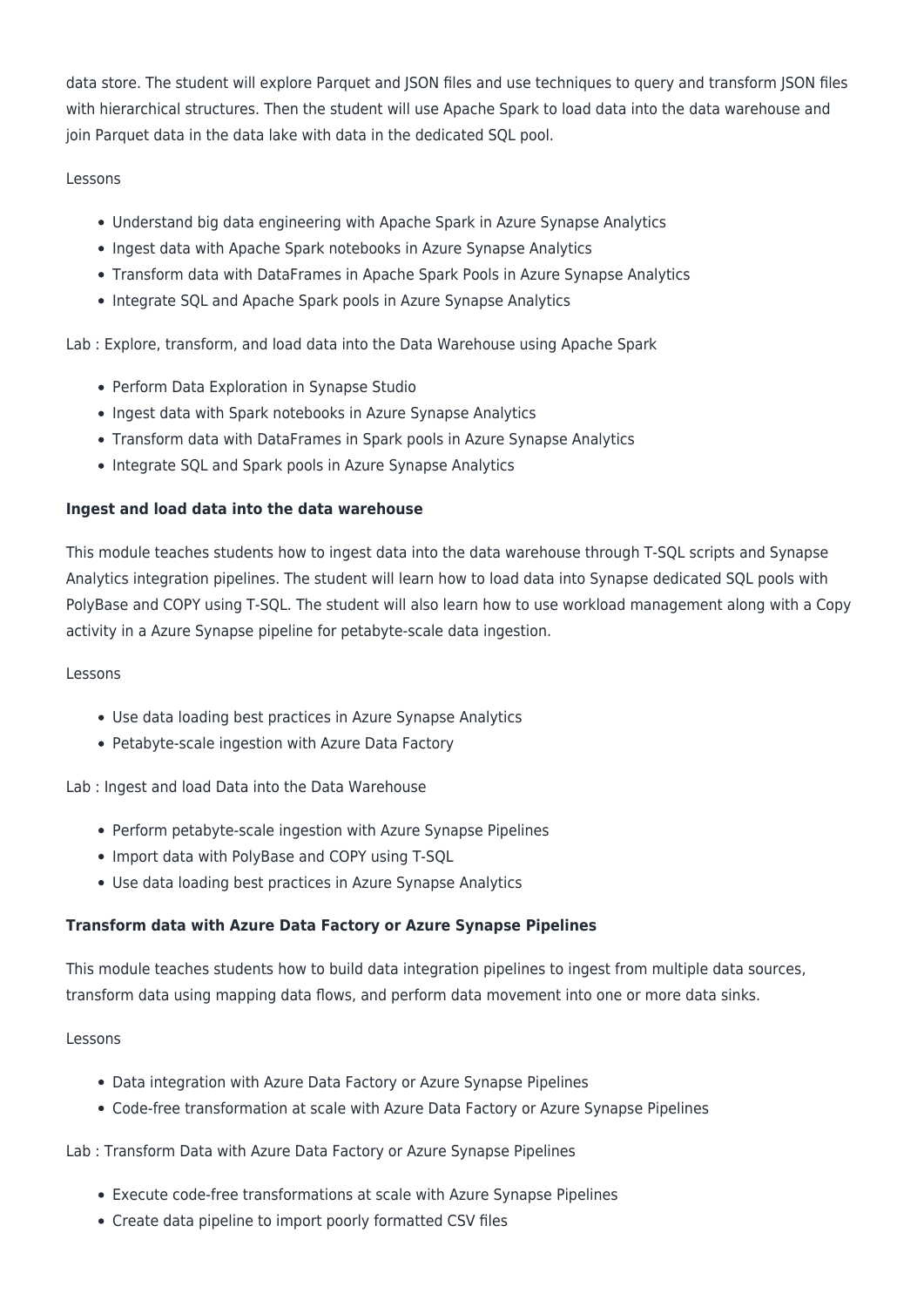Create Mapping Data Flows

# **Orchestrate data movement and transformation in Azure Synapse Pipelines**

In this module, you will learn how to create linked services, and orchestrate data movement and transformation using notebooks in Azure Synapse Pipelines.

Lessons

Orchestrate data movement and transformation in Azure Data Factory

Lab : Orchestrate data movement and transformation in Azure Synapse Pipelines

• Integrate Data from Notebooks with Azure Data Factory or Azure Synapse Pipelines

#### **End-to-end security with Azure Synapse Analytics**

In this module, students will learn how to secure a Synapse Analytics workspace and its supporting infrastructure. The student will observe the SQL Active Directory Admin, manage IP firewall rules, manage secrets with Azure Key Vault and access those secrets through a Key Vault linked service and pipeline activities. The student will understand how to implement column-level security, row-level security, and dynamic data masking when using dedicated SQL pools.

#### Lessons

- Secure a data warehouse in Azure Synapse Analytics
- Configure and manage secrets in Azure Key Vault
- Implement compliance controls for sensitive data

Lab : End-to-end security with Azure Synapse Analytics

- Secure Azure Synapse Analytics supporting infrastructure
- Secure the Azure Synapse Analytics workspace and managed services
- Secure Azure Synapse Analytics workspace data

## **Support Hybrid Transactional Analytical Processing (HTAP) with Azure Synapse Link**

In this module, students will learn how Azure Synapse Link enables seamless connectivity of an Azure Cosmos DB account to a Synapse workspace. The student will understand how to enable and configure Synapse link, then how to query the Azure Cosmos DB analytical store using Apache Spark and SQL serverless.

#### Lessons

- Design hybrid transactional and analytical processing using Azure Synapse Analytics
- Configure Azure Synapse Link with Azure Cosmos DB
- Query Azure Cosmos DB with Apache Spark pools
- Query Azure Cosmos DB with serverless SQL pools

Lab : Support Hybrid Transactional Analytical Processing (HTAP) with Azure Synapse Link